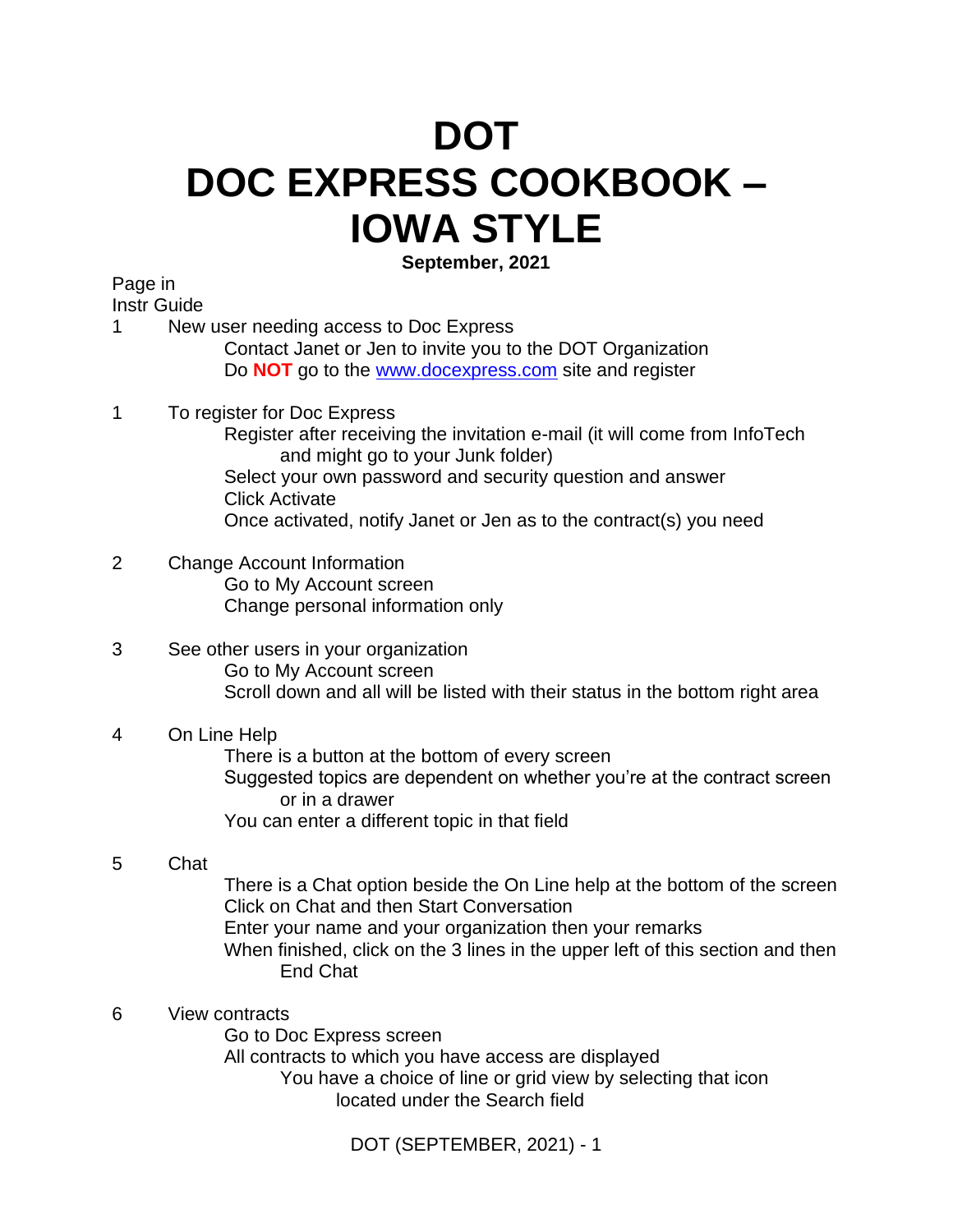- 7 Mark a contract as a Favorite Go to Doc Express screen Click the yellow banner with the checkmark in it to the right of the contract The contract will move to the top of your list of contracts
- 8 To remove a contract from being a Favorite Go to Doc Express screen Click the yellow banner with the checkmark in it to the right of the contract The contract will return to its normal order in the list of contracts
- 8 To see the number of submittals in a drawer that have been submitted but have had no action taken

Go to Doc Express screen

- The number inside the badge beside each drawer indicates the number of submittals made to that drawer that have had no action taken since the submittal
- If no badge, all submittals have had at least 1 transition made or there are no submittals yet

## 8 Search for a contract

Go to Doc Express screen

The search field is always seen – can enter contract info of your choice Can do an advanced search for prime contractors, letting dates, contract statuses like locked or favorite, etc.by opening the filter area

#### 8 Filter options

The filter options change depending on the screen you're in  $-$  the list of contracts or a drawer

- Go to Doc Express screen
- Click on the horizontal lines in the middle of the screen under the Search field

Can use 1 or multiple filters at a time

If you filter on different types one right after the other, be sure to allow the list of submittals to refresh before selecting the next type to filter on.

# 9 Viewing Locked Contracts

- Go to Doc Express screen
- At the list of contracts, open the filter (click on the horizontal lines in middle of the screen)
- Change the filter from All Contracts to Locked Contracts
- To see active contracts again, change the filter back to All Contracts

#### 10 Notifications

Go to Doc Express screen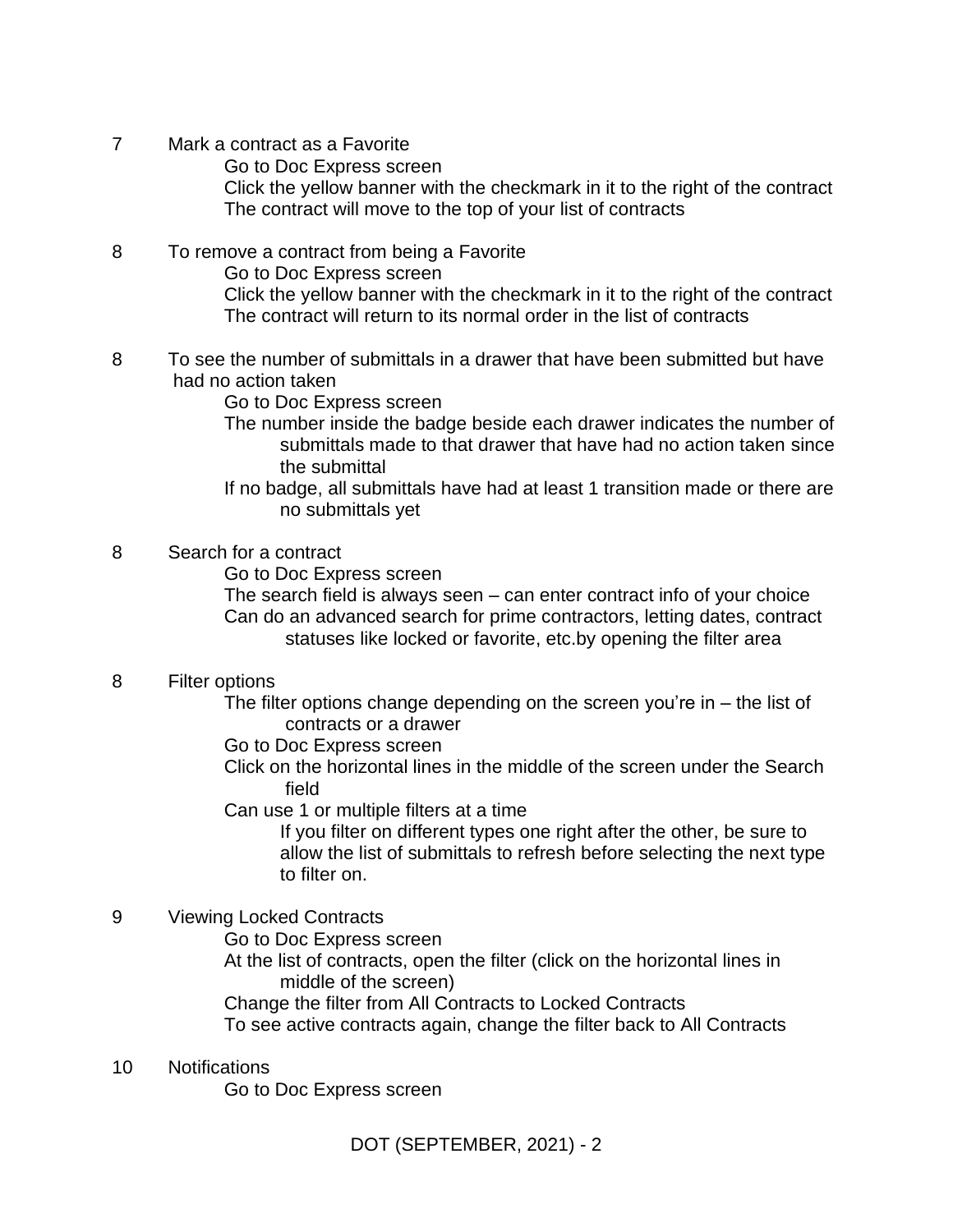#### Click on Preferences > Notifications

#### **Progressed Document** option

A real time notification

Select to be notified for all submittals or on a drawer by drawer and/or document by document basis when a document is transitioned

#### **Completed Document** option

A real time notification

Select to be notified for all submittals or on a drawer by drawer and/or document by document basis when a document is marked completed

#### **Rejected Document** option

A real time notification

Select to be notified for all submittals or on a drawer by drawer and/or document by document basis when a document is rejected

#### 11 Work Flow

Open a drawer in any contract Click Actions > Details Work flow will be listed in the lower part of the screen

#### 12 Documents button

Displays every document submitted for every contract and drawer to which you have access

Can filter for specific contracts, types, etc.

#### 12 Dashboard

Go to Doc Express screen

Informational only

Lists documents ready to be transitioned by contract and/or drawer Lists all documents that are past due

IF there was a due date entered by a DOT user previously Lists all contracts ending soon – select time in months or days

We use the late start date in this field so users can tell at a glance if their contract should be starting or is past the late start date

Idle documents – lists documents that have had no activity for selected number of days

13 Submitting Multiple Documents at Same Time

Click on option to submit multiple documents at top of submittal screen Browse to & highlight all documents to submit Choose appropriate type(s) File names becomes titles of submittals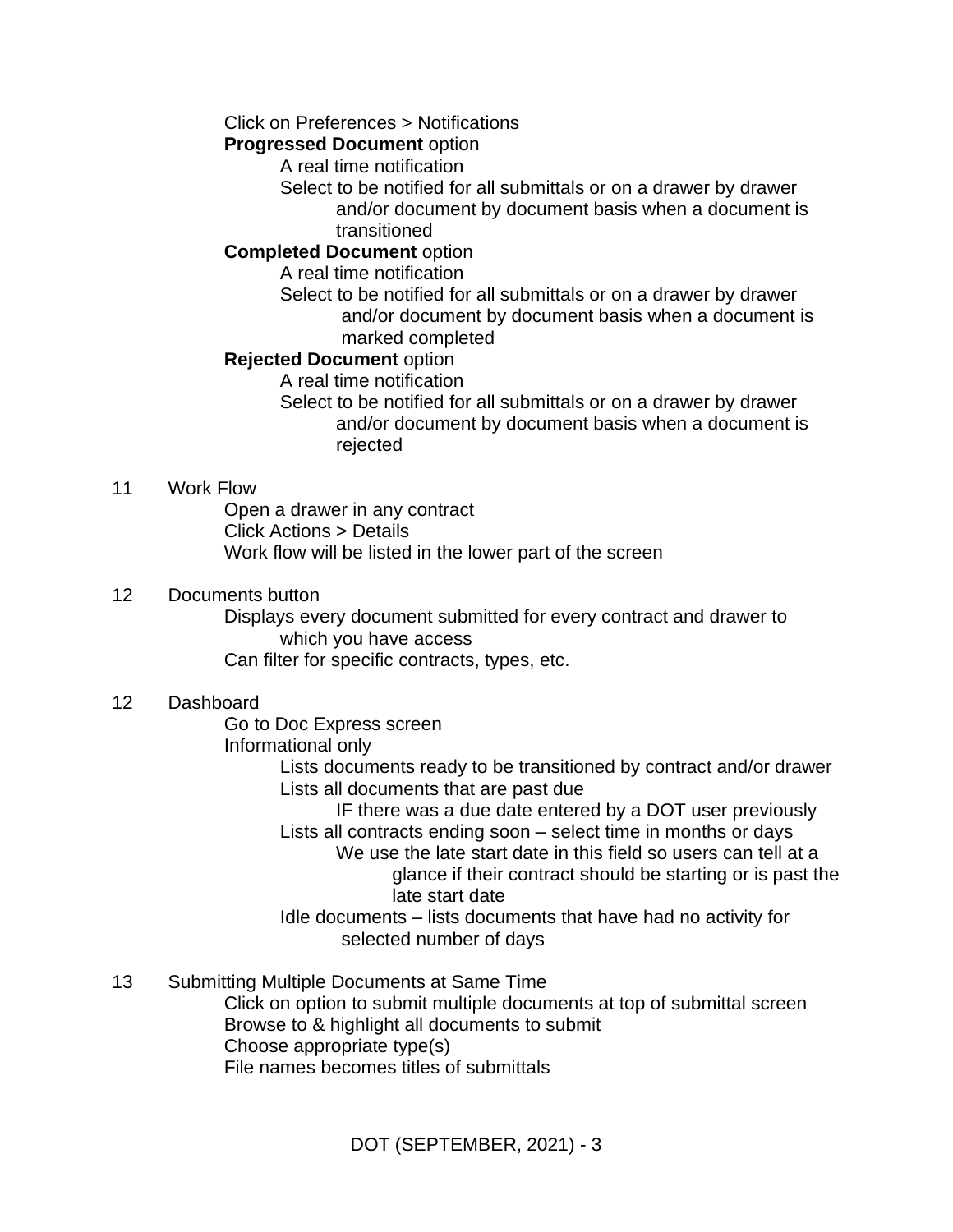- 15 Submittal Screens Informational only
- 17 Viewing Submitted Documents Go to Doc Express screen Open the drawer of choice Click on the title of the submittal Choose to Open if you simply want to look at it now Choose to Save if you want to save it & look at it in a different location

#### 19 Due Dates

Go to Doc Express screen Submit a document as usual Save Click on either Update or Actions > Edit Due Date Enter a due date for that submittal Save Can change the date as many times as desired – each will be logged If a submittal is overdue, will be noted under the title of the document These overdue documents, if any, are displayed in the Dashboard

## 19 Revert Transition

Option is available only if status is not Submitted Actions > Revert Transition Allows to revert one transition at a time Can revert only your own transitions Can be reverted multiple times by multiple users If reverted back to Submitted status can remove IF there have been no comments and/or if there are no supporting documents

## 19 Submitting to the **Contract Documents** drawer & seeing drawer structure

Go to Doc Express screen

Open the Contract Documents drawer by clicking on it Click Submit

Enter a title – if a number, use 2 digits, if a date, use 6 digits (eg 09-15-18) Suggested naming conventions can be found in Appendix A of the guide Select the appropriate type

In the Attachment field, browse to the location of the submittal OR

Enter text instead of attaching a file

Add Supporting Documentation if desired

Enter a Comment if desired

Remember – if comment or supplemental document is added, you can't remove it yourself

Save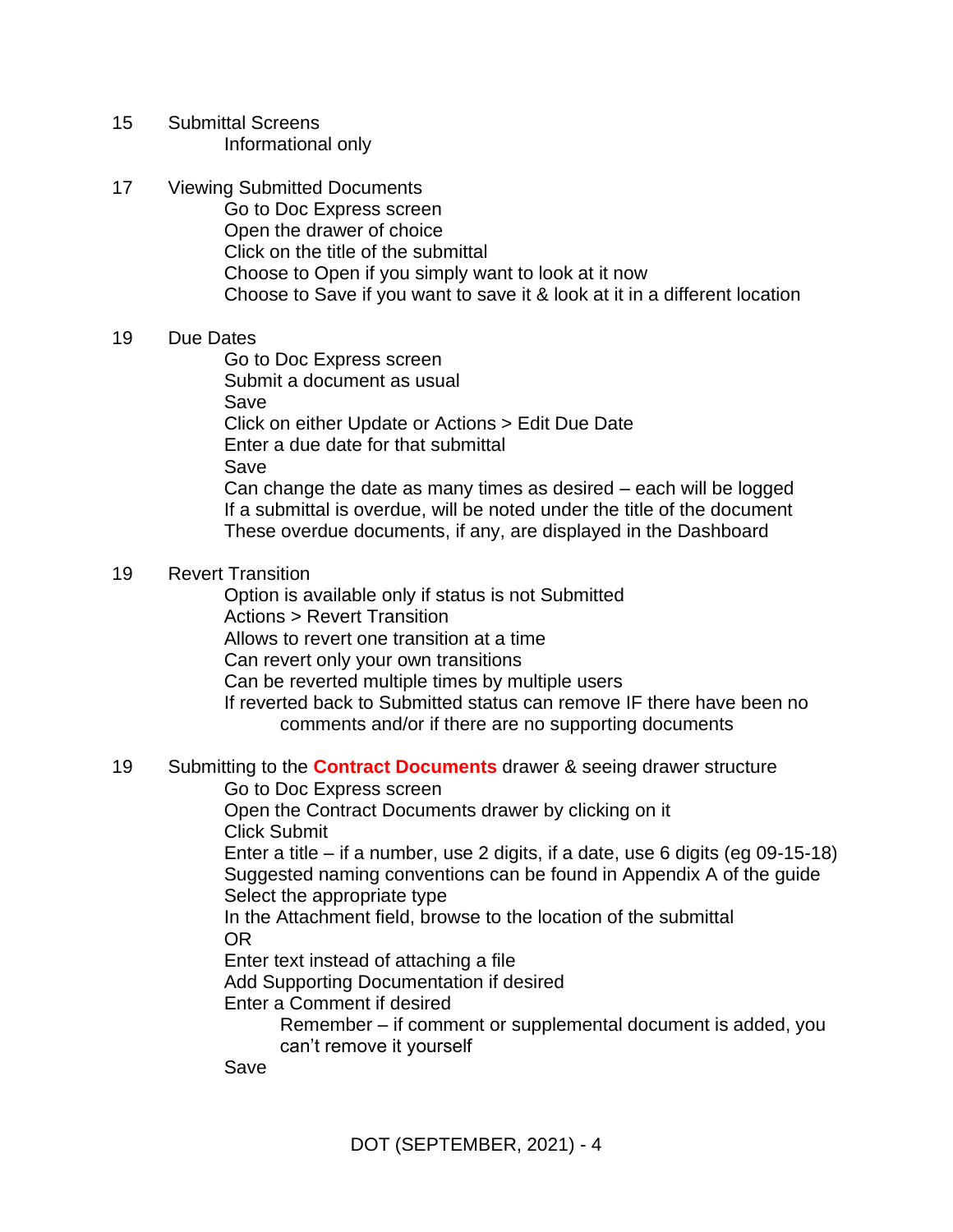Enter or change a due date for a submittal See #19 above for details

- 22 Receive or Reject a Submittal in the Contract Documents drawer Go to Doc Express screen Click on the title of the submittal in order to view it Close it Click on Transition Select either Received or Rejected Enter a comment if desired, for sure enter one if it is Rejected Save
- 23 Viewing the Contract Documents log If the document has a status other than Submitted - Click on the down arrow to the far right of the submittal EVERY transition that has occurred for that submittal is displayed along with date, time, organization, and user Click on the up arrow to condense the log so it displays only the most current transition

23 Submitting to the **Pay Items** drawer & seeing drawer structure Go to Doc Express screen Open the Pay Items drawer by clicking on it Click Submit Enter a title – if a number, use 2 digits, if a date, use 6 digits (eg 09-15-18) Suggested naming conventions can be found in Appendix A of the guide Select the appropriate type In the Attachment field, browse to the location of the submittal OR Enter text instead of attaching a file Add Supporting Documentation if desired Enter a Comment if desired Remember – if comment or supplemental document is added, you can't remove it yourself Sign by putting a checkmark in front of the signature statement Save Enter or change a due date for a submittal See #19 above for details 28 Receive or Reject a Submittal in the Pay Items drawer Go to Doc Express screen Click on the title of the submittal in order to view it Close the document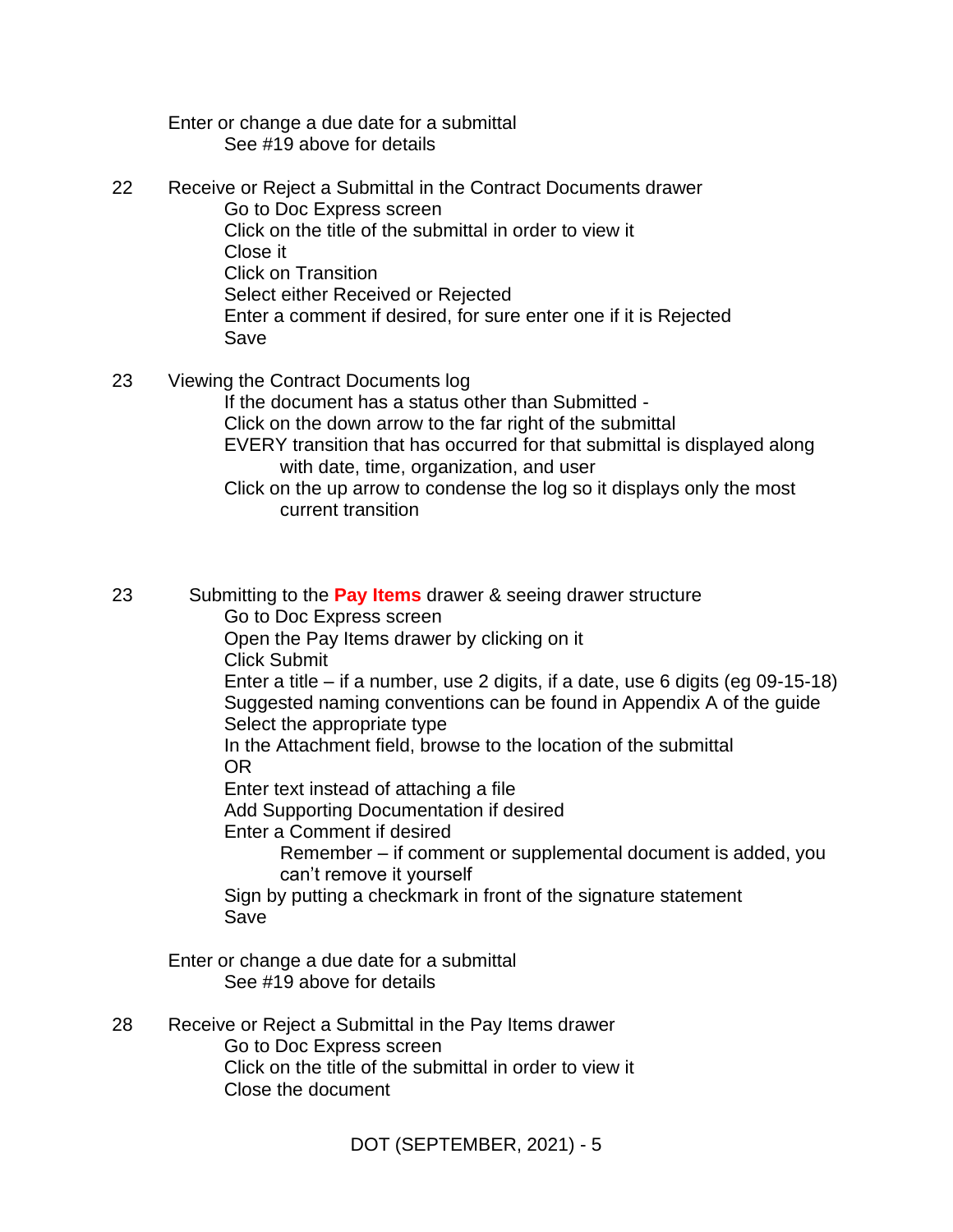Click on Transition Select either Received or Rejected Enter a comment if desired, for sure enter one if it is Rejected Save

29 Viewing the Pay Items log See #23 above

30 Changing to Audited status in the Pay Items drawer One submittal at a time - Go to Doc Express screen Open the Pay Items drawer by clicking on it Click on the title of a submittal with Received status in order to view it If OK, close the submittal Click Transition Select Audited Enter a comment if desired Add supporting documents if desired Several submittals at once – Filter so only Received submittals are listed Look at the submittals to determine they can be transitioned to Audited Actions > Transition to Audited

Click in the circle to the left of all the documents to be transitioned Click on Transition to Audited

32 Submitting to the **Contract Modifications** drawer & seeing drawer structure ONLY PDF files can be submitted to this drawer Go to Doc Express screen

Open the Contract Modifications drawer by clicking on it

Enter a title – suggested naming convention –  $CM$  xx

More details for naming conventions can be found in Appendix A In the Attachment field, browse to the location of the submittal Add Supporting Documentation if desired

Enter a Comment if desired

Remember – if comment or supplemental document is added, you can't remove it yourself

Save (no signature is required to submit a cont mod)

34 Signing a Contract Modification

#### **SIGNATURES MUST BE OBTAINED IN A SPECIFIC ORDER**

Go to Doc Express screen Open the Contract Modification drawer by clicking on it Find cont mods with a status Reviewed by Contractor No transition button until contractor has signed first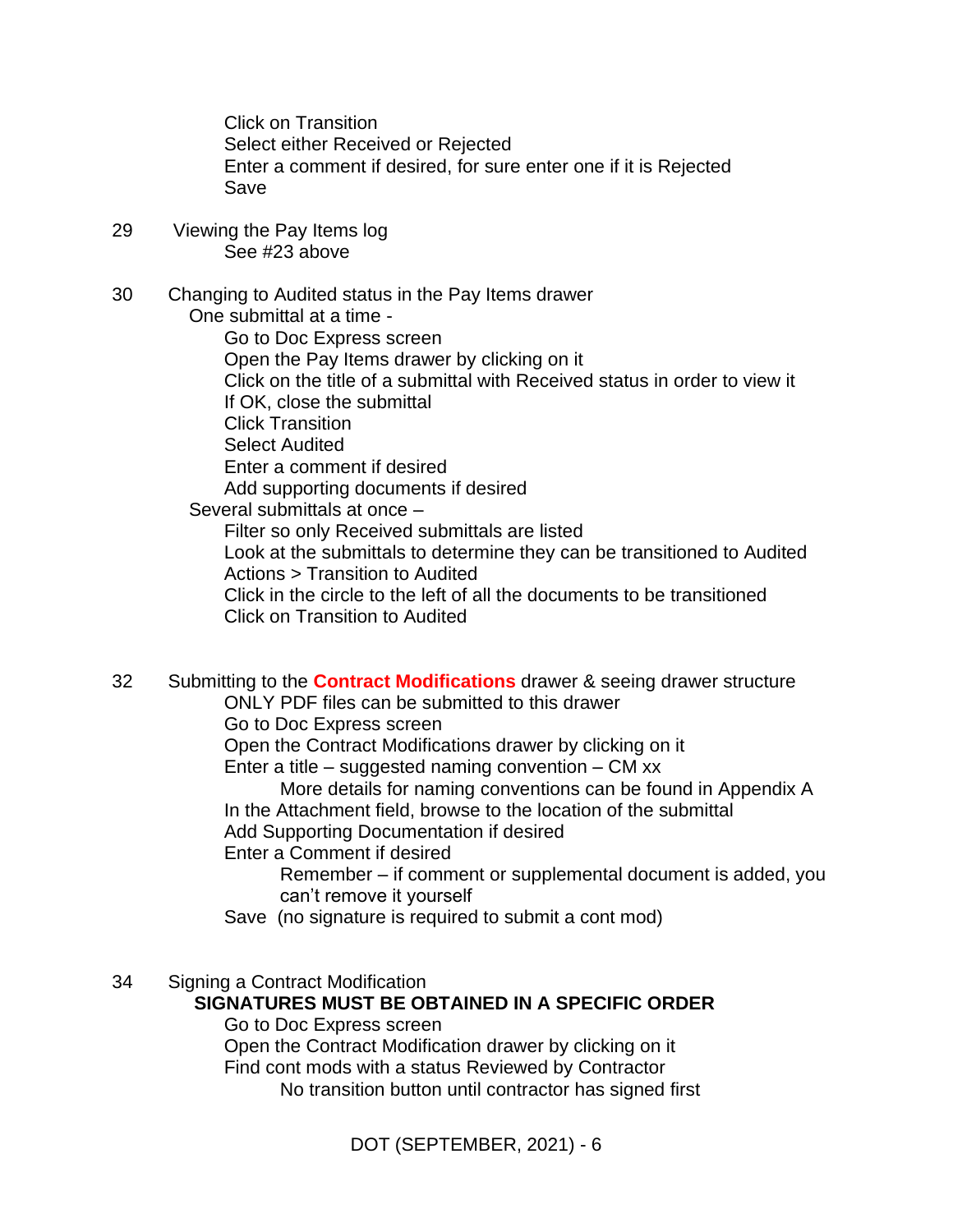Click on the title to view the cont mod before signing

Select the Reviewed by RCE status for the RCE to sign Select the Reviewed by DCE status for the DCE to sign Select the Reviewed by Central Const status for Central Construction to sign

Select the Reviewed by FHWA status for FHWA to sign Click Transition

Add supporting documentation if desired

Enter a Comment if desired

Save

Sign your name & also put a checkmark in front of the signature statement Save

- IF YOU ARE THE LAST SIGNATURE NEEDED When you sign, mark it Completed at that same time
- 38 Viewing the Contract Modification log See #23 above

39 Receiving in the **Payrolls** drawer & seeing drawer structure Go to Doc Express screen Open the Payrolls drawer by clicking on it Click on the title of the payroll submittal to view and check it Close the document Click Transition Select either Received or Rejected Enter a Comment indicating that you checked the payroll Add supporting documentation if desired Save

If a Payrolls drawer doesn't have a type for a specific contractor Contact Janet (641-782-2096) or Jen (641-782-4518) to add them

Viewing the Payrolls log See #23 above

42 Submitting to the **Working** drawer & seeing drawer structure Go to Doc Express screen Open the Working drawer by clicking on it Click Submit Enter a title – if a number, use 2 digits, if a date, use 6 digits (eg 09-15-18) Suggested naming conventions can be found in Appendix A of the guide In the Attachment field, browse to the location of the document Add Supporting Documentation if desired Enter a Comment if desired Save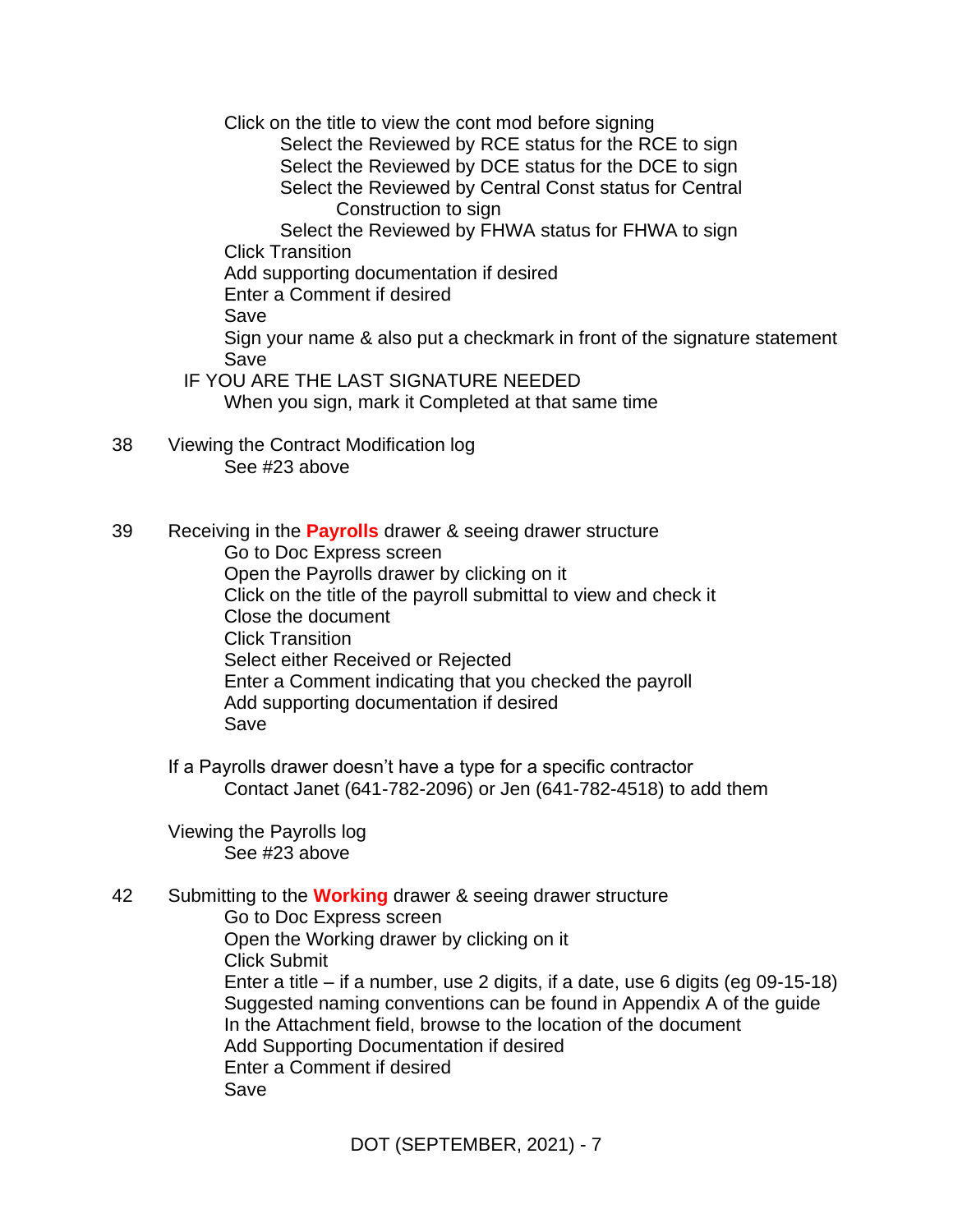- 42 To change and re-submit a document to Working drawer
	- Go to Doc Express screen
	- Open the Working drawer by clicking on it
	- Click title of the document and save it to a location such as your hard drive Edit the document outside of the Doc Express program
	- Save the edited document
	- In Doc Express, beside the original submittal, click Resubmit document Browse to the location of the edited submittal
	- Enter a comment if desired
		- Remember if comment or supplemental document is added, you can't remove it yourself
	- Save
- 45 To Publish from the Working Drawer
	- *Done ONLY when the final iteration of the document has been determined*
	- Go to Doc Express screen Open the Working drawer by clicking on it Find the submittal to be published Transition to Published Select the appropriate drawer Select the appropriate type Enter a comment if desired Remember – if comment or supplemental document is added, you can't remove it yourself Sign by putting a checkmark in front of the signature statement
	- Save
	- Go to the drawer selected above when the document was published Transition to Received
- 45 Viewing the Working drawer document logs See #23 above
- 47 Submitting to the **Shop Drawings** drawer A contractor normally submits drawings to this drawer
- 47 Entering/Changing a due date for a shop drawing submittal Beside the appropriate submittal, click Update or Edit Due Date Enter a due date for that submittal Save Can change the date as many times as desired – each will be logged If a submittal is overdue, will be noted under the title of the document These overdue documents, if any, are displayed in the Dashboard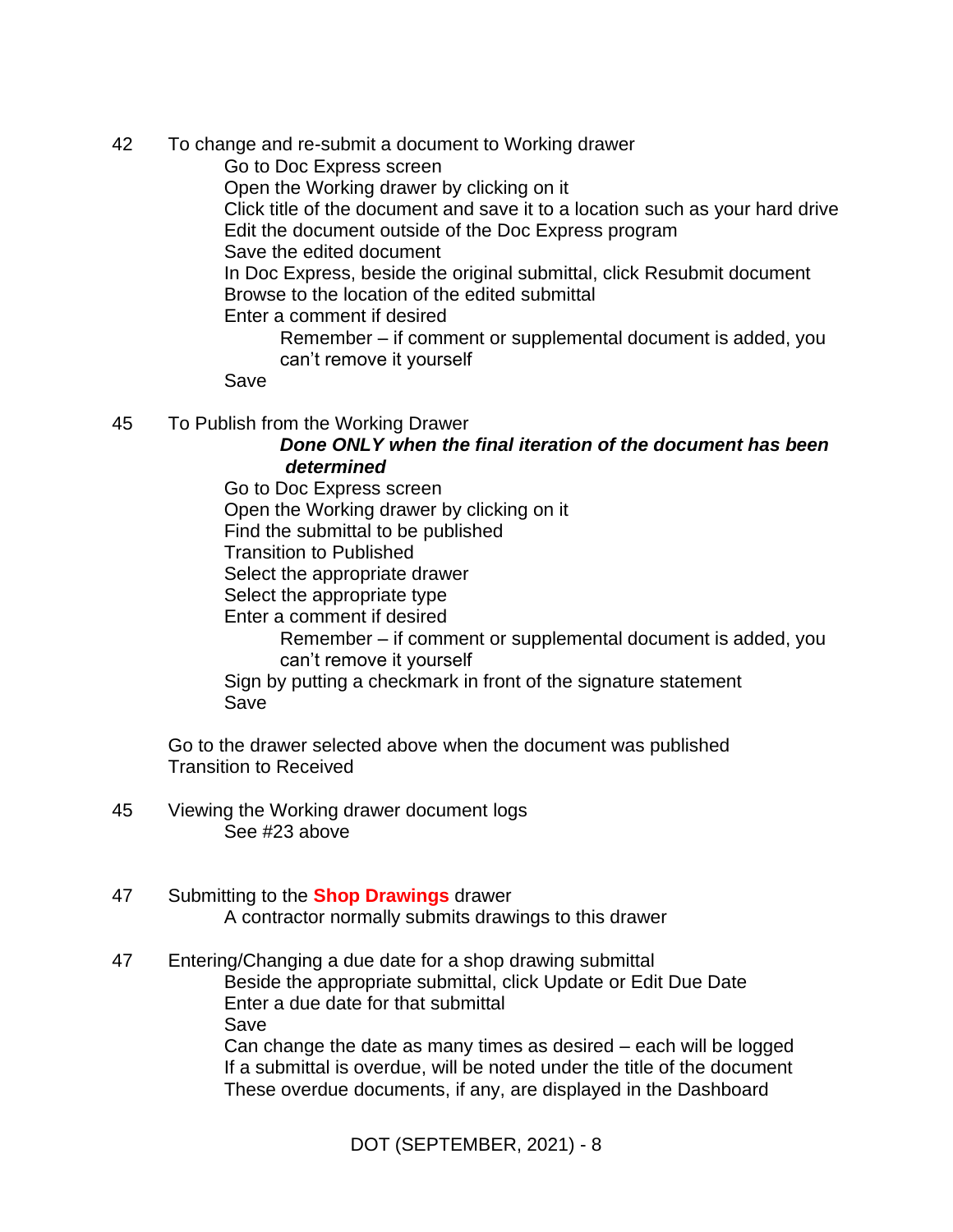- 48 RFIs in Shop Drawing drawer
	- RFIs must be handled using the e-mail system. There isn't a location within Doc Express for RFIs
- 49 Determining a status for a shop drawing submittal
	- Go to Doc Express screen
		- Open the Shop Drawings drawer by clicking on it
		- Find the document to be viewed
		- Click Transition to select the appropriate status for the submittal If OK, click Save
			- If you mark up the original submittal to give back to the submitter, choose the appropriate status and click to add supporting documents
		- If you choose to mark up the document within the Doc Express program when the status is Amend & Resubmit, remember that this process overwrites the original document

Save

49 To Mark Up a Document –

Available only in certain drawers with certain workflow steps Replaces the document being marked up – does NOT add it as a new version Open the document Click Edit Select the markup tool from the markup toolbar on the left. When finished, click Save

- 50 Submitting to the **Signature** drawer
	- Go to Doc Express screen
	- Open the Signature drawer by clicking on it

Enter a title – if a number, use 2 digits, if a date, use 6 digits (eg 09-15-18) Suggested naming conventions can be found in Appendix A of the guide Select the appropriate type

In the Attachment field, browse to the location of the submittal

ONLY PDF Files are allowed in this drawer

Add Supporting Documentation if desired

Enter a Comment if desired

Remember – if comment or supplemental document is added, you can't remove it yourself

Save

Sign your name & also put a checkmark in front of the signature statement Click Save

51 Signing in the Signature drawer

*The number and order of signatures is totally dependent on the form being signed. Submitting and marking it completed are the*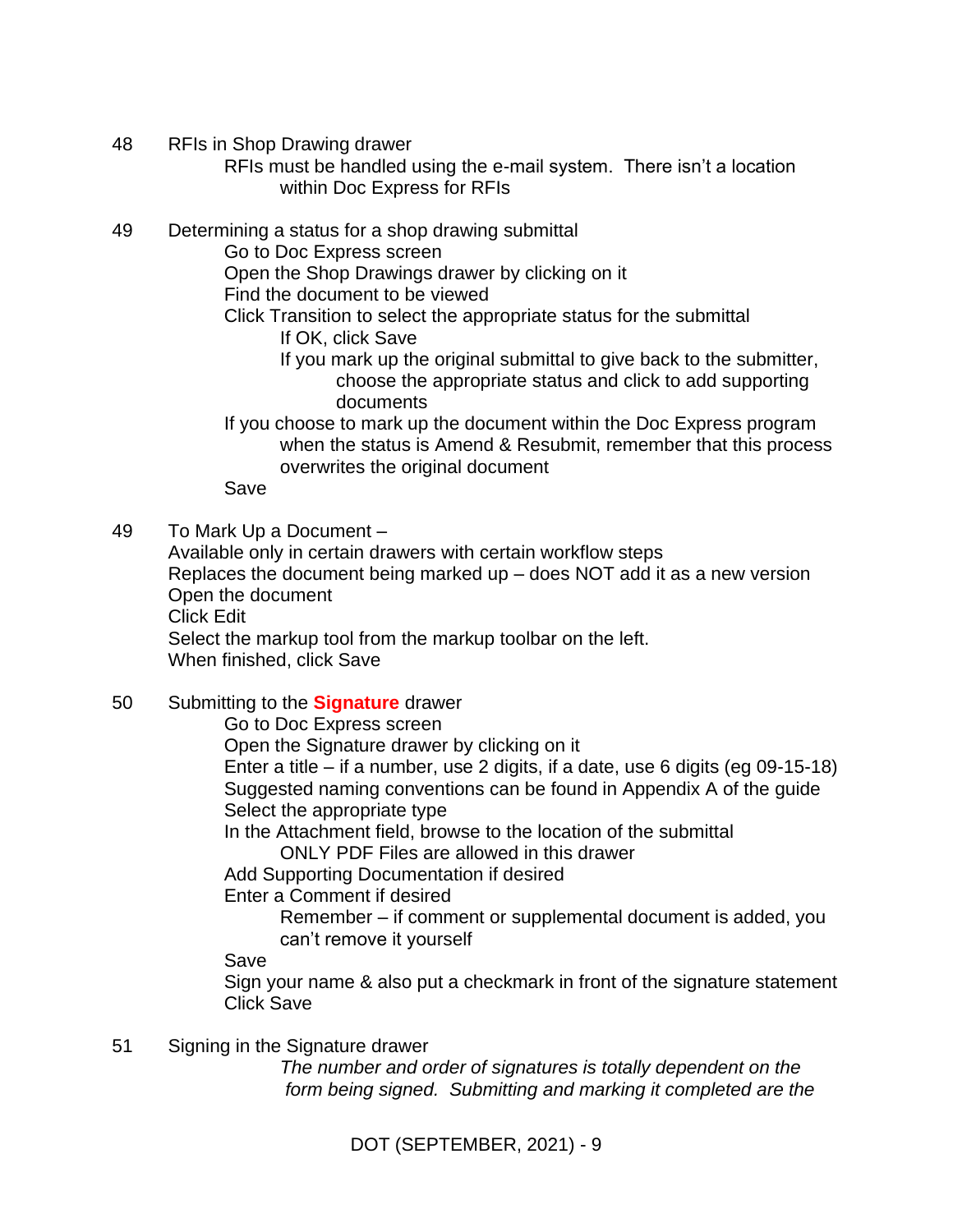*only 2 required steps There is no certain order in which signatures must be obtained* Go to Doc Express screen Open the Signature drawer by clicking on it Click on the title of the submittal to view it If OK, click Transition Select the appropriate "Signed by…" as the status Enter a comment if desired Add supporting documentation if desired Sign your name & also put a checkmark in front of the signature statement Save If an extra not required signature is obtained, no worries

52 Transitioning the submittal to Completed in the Signature drawer The last user to sign should mark the submittal completed This can be done at the time the submittal is signed or later The last user could be the same as the original submitter

DOT (SEPTEMBER, 2021) - 10 53 Initial Submittal to the **Plans** drawer *Only DOT users submit to this drawer* **PLANS** Go to Doc Express screen Open the Plans drawer by clicking on it Click Submit Enter a title – use the project number In the Attachment field, browse to the location of the document Add Supporting Documentation if desired Enter a Comment of As Advertised Remember – if comment or supplemental document is added, you can't remove it yourself Save Repeat as necessary if multiple projects in the contract 54 **X SECTIONS** Go to Doc Express screen Open the Contract Documents drawer by clicking on it Click on the type, Project Cross Sections – FINAL SET Click Submit Enter a title – use Xsection in the title In the Attachment field, browse to the location of the Xsection(s) Add Supporting Documentation if desired Enter a Comment if desired Remember – if comment or supplemental document is added, you can't remove it yourself Save Repeat if necessary for multiple projects in the contract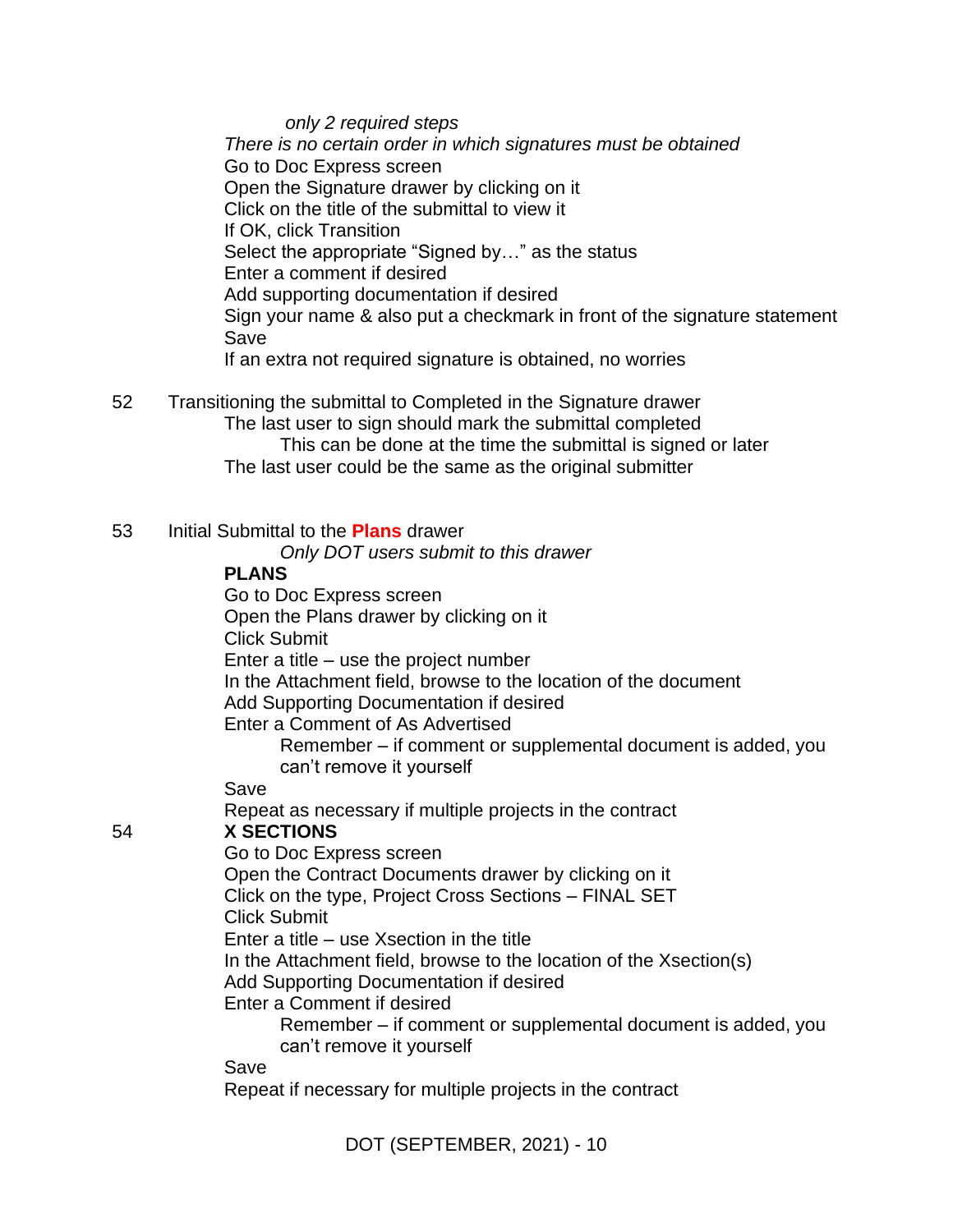- 54 Publishing the plans See #45 above
- 54 **Contract Signing** drawer & drawer structure Who has access Who signs and marks completed
- 55 Exporting Data (Export) Go to Doc Express screen Open the contract Actions > Export You will be notified by e-mail when the export is complete The e-mail will contain a link to the export zip file
- 56 Viewing the Export Data Go to the location of the zip file and double click on it Double click on the drawers folder There is a folder equivalent to each drawer in the contract In a drawer's folder, every submittal made to that drawer is displayed, using the submittal's title as the name of the file There is a .HTML file equivalent to each drawer in the contract By double clicking on the .html file, the submittals are displayed just as they are within the Doc Express program
- 58 Exporting Data (Export Log) Go to Doc Express screen Open the contract Actions > Export Log Immediately you'll have an Excel screen showing tabs for each drawer in the contract Every submittal will be listed on separate rows in their specific tab
- 59 Hiding and Removing Documents Call Janet or Jen to hide or remove documents that were submitted in error and can't be removed by the submitter Provide the contract ID, drawer, and document to be hidden
- 59 To return to contract or previous drawer
- 60 Adding subs to the Payroll drawer
- 60 Adding items to the Pay Items drawer
- 60 To gain access to a contract or drawer